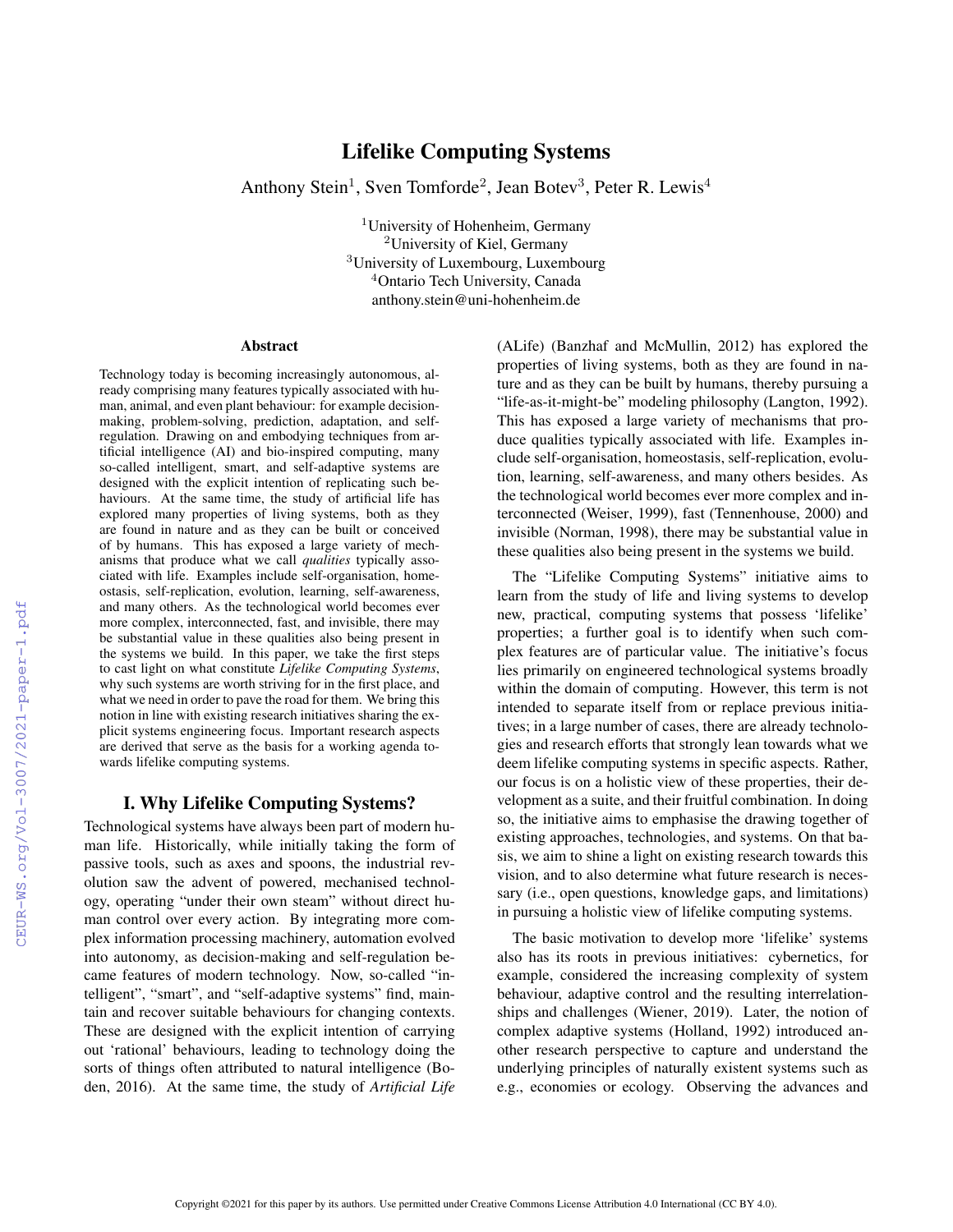trends in computing technology, these insights were taken up again, for example, at the beginning of this millennium in the context of the *Proactive* (Tennenhouse, 2000), *Autonomic* (Kephart and Chess, 2003), and *Organic Computing* (Müller-Schloer and Tomforde, 2017) initiatives; all sharing the common understanding that the controllability of future systems with at that time current techniques was no longer achievable. Since then, we can observe a rapid technological development, which on the one hand has resulted in new types of machine intelligence, adaptive control strategies, and accordingly more autonomous behaviour of technical systems. On the other hand, this also created new possibilities, in that new types of computing and communication technologies have greatly increased performance.

The difference compared to 20 years ago is now that (besides the technological capabilities) the world is changing towards a digitalised, data-driven, technology-mediated environment that intertwines everything into an integrated 'superorganism', as e.g., visible in the context of the Internetof-Things (Ashton et al., 2009), Internet-of-Everything (Snyder and Byrd, 2017), or social cyber-physical systems (Sha et al., 2008), fields that aim at deeply integrating humans and technical systems. These systems are sociotechnical, and open-ended. As a result, the need grows for systems that automatically find solutions for needs, challenges, and dynamics that were either simply not there, or at least not within our sphere of awareness, during development (Tomforde and Müller-Schloer, 2014).

Building on a long and highly successful tradition in biologically-inspired computing (cf. Bongard (2009)), the 'lifelike' vision not only seeks *inspiration* in the living world, but also seeks to *replicate its qualities explicitly in technological systems*. The envisaged agenda also goes beyond pure ALife research, often rightly exploratory in nature, since it focuses explicitly on building purposeful and reliable technological systems for people, indeed based on both AI as well as ALife principles. In this context, the construction of lifelike computing systems will build on several decades of previous bio-inspired initiatives. However, the vision of explicit replication of lifelike qualities marks a departure: indeed, we cannot claim that all bio-inspired systems remain lifelike, nor is this in-general even always a desirable outcome for those designing bio-inspired systems. For example, many evolutionary algorithms, such as a simple (1+1)-EA (cf. De Jong (2016)) are clearly biologically inspired in origin. However, they contain very few of the qualities that we would commonly ascribe to something lifelike. Other examples can be found in, for example, neuralinspired machine learning systems.

In particular, we would like to have certain qualities available in the systems themselves – already implemented by design, when talking about lifelike computing systems. In this paper, we provide an initial discussion what lifelike computing systems might be, by focusing on an initial selection of certain qualities possessed by natural living systems (Section II). This initial list will include rather intuitive aspects such as open-ended evolution or different degrees of intelligence, involving simple reactive behavior but also more complex capabilities such as introspection. But also beyond these intuitive qualities, further aspects such as emergence, resilience and social behaviour will be discussed, which together are hypothesized to allow for more adaptive and reliable system behaviour, ensuring socially sensitive and compliant actions, as well as still fostering transparency even when evolving and self-integrating into higher order system constitutions. However, this initial list will necessarily be both incomplete and overly prescriptive since to our knowledge there is yet no all-agreed consent on what exact ingredients are defining life itself. Given the basic motivation outlined before, the fundamental properties remain indeed almost the same as they have been and still are for e.g., the related Autonomic and Organic Computing initiatives: We are on a quest for highly robust, flexible, trustworthy, reliable, and efficient solutions for technical systems designed to act and survive under the challenging conditions the world bears to them when they are embedded within it. Based on our first discussion of, at least from the authors' perspective essential, lifelike qualities, we will look at the current state – what technology is already available from other research initiatives concentrating on the systems engineering aspect and to which of the delineated qualities they provide valuable contributions (Section III). Based on this brief assessment, we will sketch important aspects of research upon which an initial research agenda can be build with the goal of approaching 'truly' lifelike computing systems (Section IV). Finally, the paper closes with a conclusion and outlook (Section V).

# II. What Are Lifelike Computing Systems?

The obvious question that arises here is, "Do we really need yet another computing paradigm?". We answer this question with caution and want to clarify that the quest for Lifelike Computing Systems is not to be considered an orthogonal way of engineering complex computing systems, but an advancing one. That is, we build on existing research initiatives such as Organic, Autonomic, and Self-Aware Computing (cf. Sect. III), attempting to integrate their unique and shared perspectives, the already achieved insights, but also still open challenges into a unifying framework. In simpler terms, we look at the advances and ways of thinking that these research fields have given us, and ask: *what's next?*

In this positioning work, we initiate this research endeavour by first identifying five striking properties or capabilities of *living* systems that we deem especially valuable to be brought into technical systems. However, it should be clearly noted that our first attempt is necessarily incomplete and that we by no means strive to propose a definition of life itself here. Therefore, here we touch upon this initial set of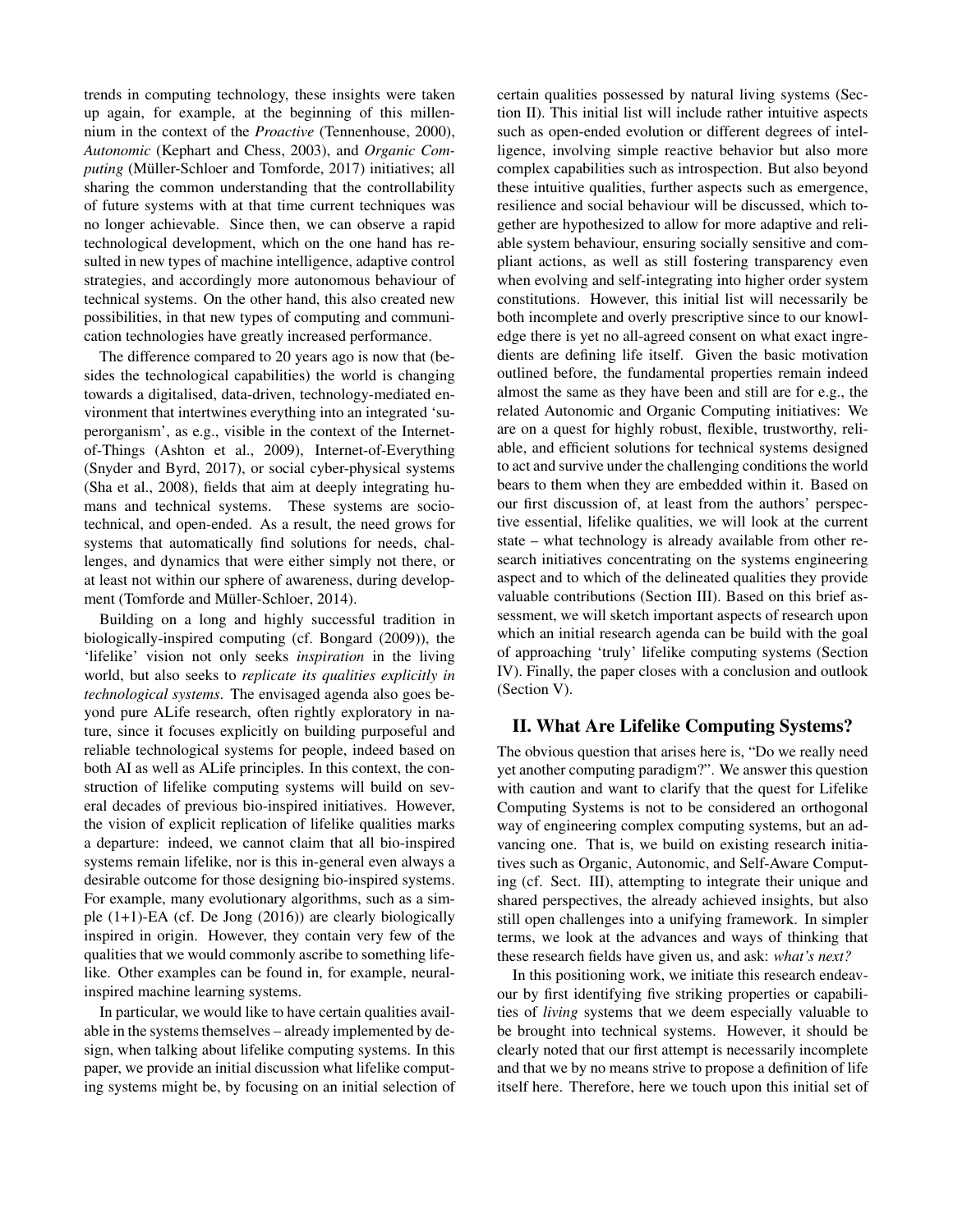'qualities of life', and hope to stimulate the reader in provoking deeper thoughts and creating broader interest on this notion.

1. Open-ended Evolution. The first quality of living organisms and natural systems is their continuing evolution (Darwin, 1859). Evolution is considered a mechanism to change and thus constitutes a building block for continuing system adaptation. Therefore, we not only think of typical evolutionary computation techniques (De Jong, 2016), but explicitly emphasise open-ended evolution Taylor et al. (2016). In real-world settings, the objectives provided to computing systems by humans are usually neither static nor fixed. Objectives vary, i.e., they are subject to gradual or abrupt changes, seasonal impacts, are often multi-modal, and can be highly contradictory in different sub-goals. In open systems, objectives should also be considered to be multi-scale: present over multiple system levels in a hierarchy of abstraction, with each level (for example) having an impact on the lower one. This clearly raises complexity further still (Diaconescu et al., 2016). Accordingly, and as noted by Stanley and Lehman (2015), relying exclusively on fitness functions, i.e., a mathematical model used to internalise the system objectives into our engineered 'intelligent' systems, appears to be unnecessarily limiting for the production of the myriad of creative ways in which living systems evolve to behave. Much more complex mechanisms are needed to steer these systems toward continual adaptive, flexible, and creative behavior, such as basing fitness also on stimuli beyond numerical utility values. Detecting novelty and positively reinforcing novel behaviors might be one possible path to reach this goal (cf. e.g., Lehman and Stanley (2008)), though more broadly, fitness may often arise endogenously within the environment and the people and others with which the system interacts.

2. Intelligence. One of the most distinguishing qualities between living and non-living systems is *intelligence*. As is already the case for the notion of life, there is again no universally-accepted consensus on what exactly defines *natural* intelligence. However, capabilities that are typically mentioned include, among others, *rational thinking*, *problem-solving*, *reasoning* on certain (but more fascinatingly uncertain) knowledge, the acquisition of competence, skill, and knowledge by different forms of *learning*, the use of *intuition* and other mental heuristics, *self-awareness* and various forms of reflection, as well as *emotional thinking*, and *creativity*. For *artificial* intelligence, however, numerous attempts to delineate this scientific discipline can be quickly spotted, especially in these days where AI is once again perceived as probably the most promising technology with outstanding disruptive potential. Definitions here range from similarly listing competencies (e.g., Bellman (1978)) to more inclusive statements concerning machines that *do things like minds do* (e.g., Boden (2016)). Following Russell and Norvig (2020), one can approach such a definition

from four directions, where an AI is thought of as (1) Thinking Humanly, (2) Acting Humanly, (3) Thinking rationally, and (4) Acting rationally. For the overarching purpose of engineering and understanding complex computing systems, we often follow the fourth angle and define intelligence in a technical sense as being brought into systems through an agent (software) that acts rationally, which is further defined in the sense of a way that maximises a numeric measure of utility shaped by external performance standards. According to this perspective, an 'intelligent system' is essentially a system that can maintain its utility under challenging conditions (e.g., time-varying environments, emergent situations, or disturbances) by *autonomously* adapting its behaviour to changing circumstances. In line with this notion, *learning* is often one of the most obvious and intuitive functions of an intelligent system. Next to the explicit goal of improving a system's performance in well-defined (and therefore, typically narrowly-defined) tasks, learning also enables a system to extend its knowledge and, thus, to expand its concept of known environments (cf. concept drift and generalisation). This is possible by taking advantage of already gained experiences and direct interaction with the environment to experience new situations in an explorative fashion; the latter however usually comes at the cost of trial-and-error situations, which in the online case, can add additional risk or cost. But beyond this specific perspcetive on 'learning and acting' in response to perceived stimuli and feedback in order to maintain a user-defined utility level, when considering lifelike computing systems, we subsume further capabilities of naturally intelligent organisms under this quality. For example, *creativity* is a prerequisite to solving many intricate problems, as well as for developing framings with which to express newly discovered problems. Bringing creativity into our systems by, e.g., computer simulations or models that imitate mental processes detached from the purely reactive timescale, we expect to increase the problem-solving capabilities of systems tremendously. Another distinguishing property of intelligent beings such as humans is their ability for *introspection*. Humans are (to varying degrees at various times) self-aware. We can reflect on our behaviour (even if it often happens retrospectively), e.g., to assess our own knowledge and strengths, and we often have an inner clue that serves as a measure for their quality of work (e.g., perfectionism). And this this section, we have only touched on aspects commonly associated with human intelligence; there are many other quite different forms of intelligence found in the natural world, with quite radically different emphases, to learn from and emulate.

3. Emergence. Beyond thinking of intelligence on an individual scale, for lifelike computing systems, we want to emphasize the importance of *collective intelligence*. In natural living systems, often not every organism can be considered particularly intelligent on an individual basis. However, nature also reveals remarkable capabilities when 'simple'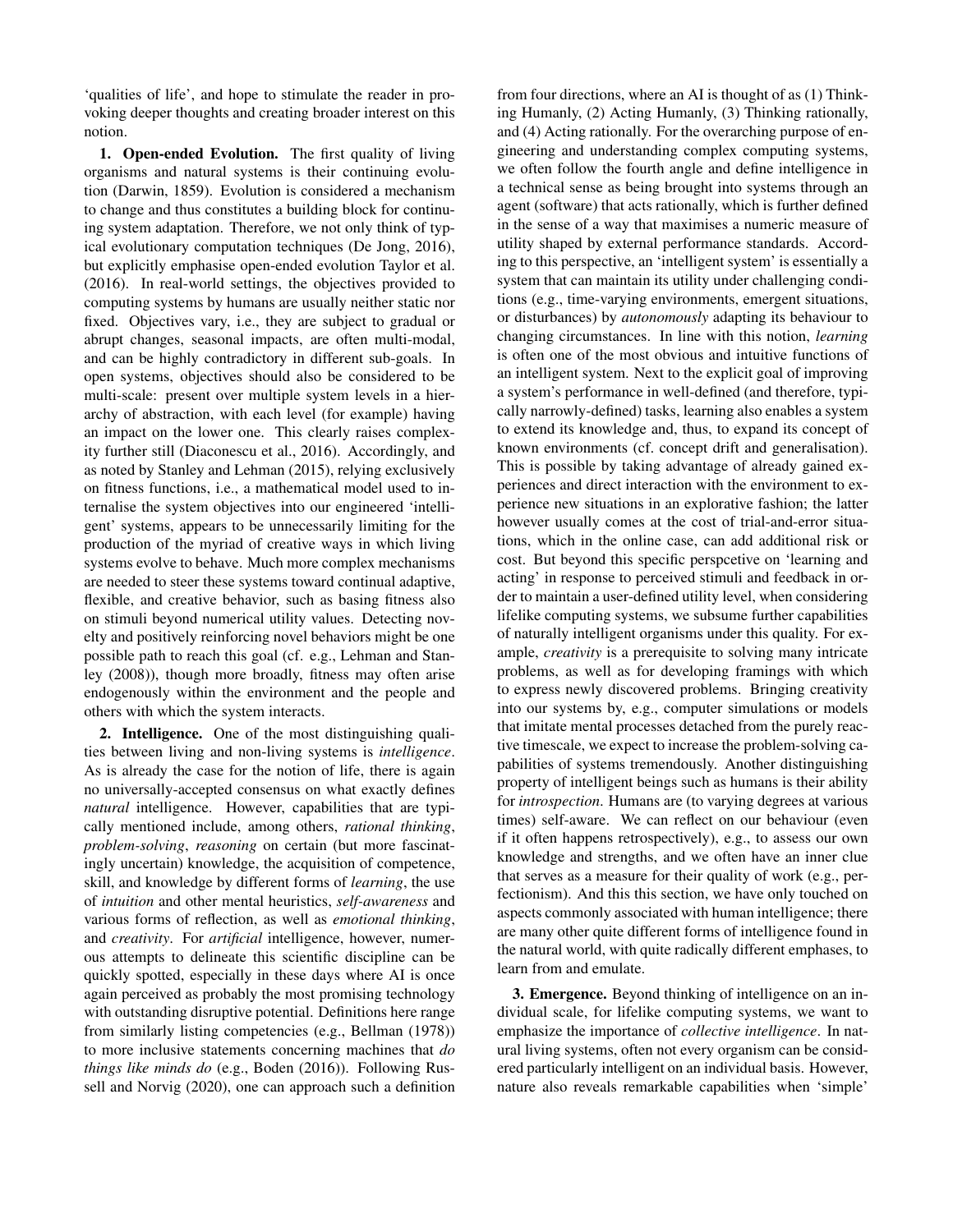(non-intelligent) species act collectively, either in smaller groups or in larger swarms. Often the principle of selforganization governs in such decentralized (swarm) systems, what results in *emergent* phenomena sometimes understood as intelligence of a 'superorganism'. Prominent examples from nature are ant colonies or bee hives which exhibit intriguing capabilities by far not possible to be anticipated by looking at only one single member of the superordinate collective. Nevertheless, emergent effects as a product of local interaction between a large number of self-motivated entities (self-organisation) and resulting feedback loops do not always lead to what we might see as desired system behavior. If we strive for evolving computing systems comprised of intelligent system components, we must not only bear in mind the potentially undesired side-effects, but also develop ways to quantify and measure them (cf. e.g., Mnif and Müller-Schloer  $(2011)$ ). In lifelike computing systems, emergence thus needs to be detected and "controlled" (or perhaps steered), in the sense that the system itself is enabled to enforce positive (e.g., robustness, adaptivity) and simultaneously dampen adverse (e.g., stalling competition for scarce resources) emergent effects.

4. Resilience. Another striking property of living systems is their *resilience* despite disturbing events, such as volatile climate conditions, natural disasters, and also gradually changing conditions, where they can still successfully recover to maintain acceptable performance, or perhaps to simply survive. Yet, it is clear that this occurs at multiple levels, often depending on the severity: the level of the individual organism, at the population level, and further, at the level of whole ecosystems. Indeed, resilience can, and needs to be viewed on different hierarchical and temporal scales.

Quickly recovering from unforeseen or unanticipated disturbances to maintain a viable system operation might be considered short-term fault-tolerance or, more generally *technical robustness*. However, the capability to consider measures on multiple system scales, e.g., as a response to changing goals that have a strong and long-term impact on overall system properties, or acknowleding that reconfiguration and diverse solution perspectives on a problem exist, might be better referred to as *ecosystem flexibility*. Examples might include the necessity to form entirely new constellations of system parts or to self-integrate with other specialised systems (Bellman et al., 2021). Resilience such as this can involve rapid or indeed more longer-term exploratory learning, but equally can rely on adaptive feedback mechanisms either simple or complex.

The essence of this fourth quality is that, for lifelike computing systems, mechanisms will be needed that minimize the brittleness of technical systems in order to tackle the inherent complexity of the world; and that this cannot be done only by them being insulated from it. Indeed, sociotechnical settings from infrastructure services, healthcare, and agriculture, to manufacturing, supply chains, and many other besides, generate dynamic, often unforeseen, and compound environmental, legal, or societal conditions. Lifelike computing systems present an opportunity to move beyond the Hobson's choice of 'carry on regardless even though the scope has changed' or 'redesign and redeploy'.

This calls at least for appropriate degrees of redundancy (cf. 3. Emergence), but also mechanisms for system introspection (cf. 2. Intelligence), and suitable decentralized system architectures that can quickly compensate. 'Failures' should instead be framed as *failures in assumptions*, and be adapted to, reconfiguring into a new space of possibilities (cf. 1. Open-Ended Evolution), and drawing on social awareness of supporting counterparts that can help overcome the disturbance (cf. 5. Social Awareness, below).

5. Social Awareness. Finally, a fundamental quality of human and animal societies is their ability to establish social behaviour, to empathise and reason socially about others, and to establish and follow social norms. Such societies face challenges that increasingly occur in technical systems: they have to interact with unknown populations, sometimes without understanding their language and cultural background, and have to find and maintain an inner balance based on, for example, fairness and equality. Transferred to our human society, this ultimately involves the establishment and continuous consideration of ethical, valuebased actions. Technically, this implies – especially when humans are seen as a fundamental part of the system and no longer just as "users" – that systems need to be socially sensitive (Lewis, 2017b) and to have a sense of the ethical implications of their actions (Bellman et al., 2017). In view of lifelike computing systems, mechanisms are needed to: (1) Interact with unknown participants in open systems (e.g., technical trust (Reif et al., 2016)), (2) to recognise interdependencies and mutual influences, especially of a hidden, indirect nature, e.g., Rudolph et al. (2019), (3) to develop and comply to norms that govern autonomous individual behaviour in accordance with overarching common goals (e.g., Kantert et al. (2016)), and finally, (5) to explain their inner reasoning to involved human stakeholders but also other computational counterparts, requiring both an inter-operable abstracted language and context-sensitive human-machine interfaces.

We reiterate that this is not intended as an exhaustive list of characteristics. Rather, we hope it serves both to provoke further thought on how these concepts might show up in the behaviour of future socio-technical systems and to illustrate how the compound nature of features often studied in separate subdisciplines is important for a holistic view of lifelike computing systems. Given the ambitious goals of this initiative for these pivotal characteristics, in the next section we focus on assessing where we are now.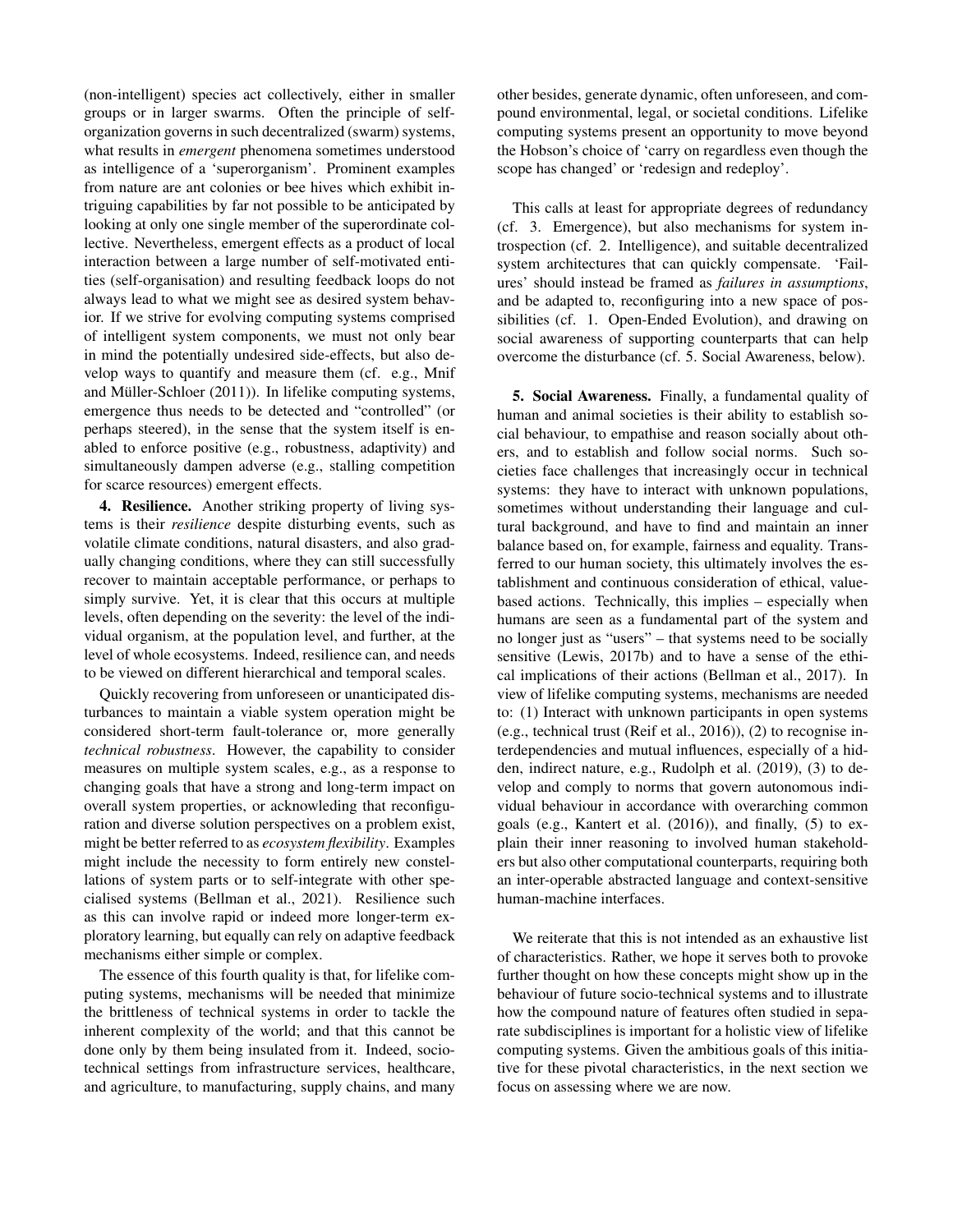### III. Where Are We Now?

The vision of establishing lifelike qualities in future technical systems has its roots in and draws upon previous initiatives, which we briefly review in the following in order to provide an overview of the evolution of the field. Due to space restrictions, we however concentrate on those with an explicit engineering perspective. Accordingly, research fields such as artificial life, theoretical biology, self-organization, etc., are necessarily neglected here, even though they provide the relevant insights for capturing and analysing the complexity of living systems upon which such engineering efforts sit. In the future, we believe the field would be well-served by focussed reviews concerning how insights from these disciplines can tangibly impact the design and operation of lifelike computing systems.

Multi-agent Systems (MAS). MAS consist of several interacting, intelligent entities – so-called *agents* (Wooldridge, 2009). In this context, the term 'agent' refers to a software unit that autonomously processes tasks on behalf of a user or administrator – but it can also refer to robots, humans, or even heterogeneous constellations of them (Wooldridge, 2009). Agents are used to model or solve problems that cannot be handled in a standard monolithic way due to high degrees of parallelism and/or complexity. Usually, a MAS forms a sort of heuristic approach for an otherwise intractable or too complex to model problem (Jennings, 2000). In literature, the concept has been successfully applied to several well-known tasks, e.g., modelling social structures (Sun and Naveh, 2004), on-line trading (Rogers et al., 2007) or devising agent-based models for agricultural systems (Berger, 2001). In an MAS, agents take their decisions based on predefined goals and are able to interact with each other. For our envisioned lifelike computing systems, especially the existing technology for interaction schemes and protocols provide valuable starting points for the delineated qualities of 'emergence' and 'social awareness'.

Proactive Computing (PAC). Tennenhouse (2000) stated that  $-$  as he called it  $-$  "human-in-the-loop computing" has its limits. Embedded computing devices became increasingly popular, which resulted in a dramatic increase in the number of utilised devices running information and communication technology. The sheer number demanded a paradigm shift in administration to further guarantee controllability, not unlike the challenges we now face more than twenty years later. Although PAC mainly presented a vision and had a strong focus on hardware challenges, the motivation still holds for lifelike computing systems and we can draw inspiration upon PACs vision for nearly all qualities we mentioned above.

Autonomic Computing (AC). Motivated by the increasing complexity in large data centres, Kephart and Chess (2003) argued that computing systems need an automated backbone structure similar to the autonomic nervous system of humans. The idea is that this autonomic structure relieves the designer from specifying all possibly occurring situations and configurations within the design process. Instead, the system itself takes over the responsibility to find appropriate reactions to perceived changes in environmental conditions. It also relieves the administrator of configuration and maintenance tasks, especially in finding optimised settings for resources. Although this is still limited to dedicated control problems, use cases, and controlled decision freedom of the autonomic systems, the basis for certain aspects of lifelike behaviour by means of feedback and selfadaptation is already laid. Concerning the five qualities of life, AC's achievements have clearly contributed to equip technical systems with more 'intelligence' and 'resilience'.

Organic Computing (OC). Based on the motivation of mastering the ever-growing complexity in technical systems, the OC initiative took inspiration from and bring basic concepts from natural and biological into technical systems (Müller-Schloer and Tomforde, 2017; Tomforde et al., 2017) with the aim of transferring formalisations of selfx properties to engineered technological systems. These supported the achievement of higher-order system characteristics, such as robustness, flexibility, and viability under challenging real-world conditions. As a result, traditional design-time decisions are shifted to run time, and into the responsibilities of systems themselves. This includes adaptation decisions based on machine learning technology, detecting changes in the underlying processes to be controlled, or maintaining relationships among distributed systems. However, the concrete control problem is still narrowly defined and dealt with within, to the best possible degree predetermined boundaries. Already from the motivation, but also from the obtained achievements regarding self-adaptive and self-organising system technology, OC can be considered a substantial basis for further developing the qualities of 'resilience', 'emergence' and also 'intelligence'.

Self-Aware Computing (SeAC). The idea of selfawareness in computing arose over many years in a variety of areas of computer science, artificial intelligence, and engineering. Over the last ten years, however, drawing on self-awareness theories in psychology, a fundamental understanding of what self-awareness concepts can mean for the design and operation of computing systems has been developed (e.g., Lewis et al. (2011, 2016); Kounev et al. (2017)). This led to a number of contributions in terms of definitions, architectures, algorithms and case studies, targeted at explicitly designing *computational self-awareness* into technical systems. Computational self-awareness capabilities typically reference internal state, history, social or physical environment, goals, and even a system's own way of representing and reasoning about these things.

A number of architectures for self-aware systems exist (e.g. Lewis et al. (2015); Kounev et al. (2017)), and these typically extend the (self-)knowledge representational and acquisition capabilities of intelligent systems (e.g., building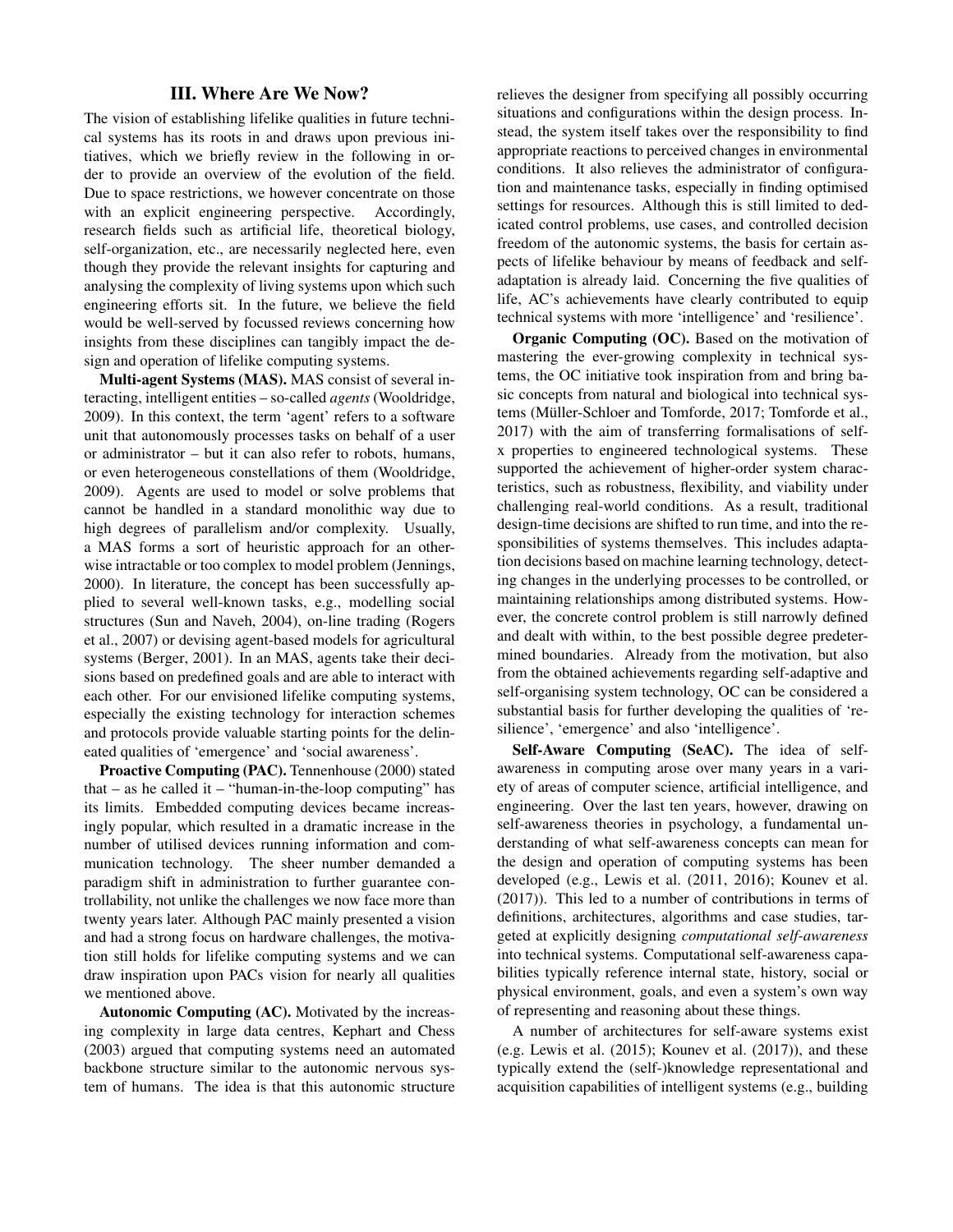on the MAPE-K architecture or any of the other knowledgebased or learning-based agents (Russell and Norvig, 2020)) with fine-grained details concerning the system itself.

Consequently, the notion of computational self-awareness is clearly also key to lifelike computing systems when it comes to establishing 'intelligence' and the capability of introspection. Lewis (2017a) provides a summary.

Interwoven Systems (IwS) In contrast to traditional system design, the rising utilisation of communication technology and the increasing interconnectedness of systems resulted in blurring system boundaries. Instead of following the 'separation of concerns' idea by building modules that are combined during the development process, the IwS initiative (Bellman et al., 2014) focuses on changing system goals that define the setup and configuration of the composition and structures at runtime. A contained component system can in turn consist of autonomous systems itself, modules can aggregate different groups of entities towards a (sub-)system, and even the goal that is followed might change continually (Bellman et al., 2021). Hence, IwS on the one hand already considers aspects of the 'open-ended evolution' quality in respect to evolving system compositions, but also involves 'social awareness', both deemed key also in lifelike computing systems.

#### Summary

As a result of the research done in the context of these fields, we find a wide variety of techniques, methods, and architectural approaches that can serve as the basis for lifelike computing systems. Several concepts for designing individual component systems have been proposed, such as the *observer/controller* pattern (Tomforde et al., 2011) from OC, the *monitor-analyse-plan-execute* cycle (Kephart and Chess, 2003) from AC, several from self-aware computing (Lewis, 2017a), as well as those from AI and robotics (Russell and Norvig, 2020). Essentially, however, we note that these are simply agent patterns that each includes or emphasises a different set of features or processes, from our list of characteristics, over the other. One key question will be how to find unifying metamodels (at least in the conceptual space, if not for actual implementation) that support the holistic consideration of lifelike systems in general.

# IV. Approaching Lifelike Computing Systems

Based on the notion of lifelike qualities from Section II and the brief overview of available technology from Section III, we now discuss first research avenues for approaching lifelike computing systems. It turns out that available technology from the various fields that have emerged over the past few decades can already be combined very well and integrated with each other. As we have sketched in this paper, several important aspects of potential lifelike computing systems are partly missing in some of the existing related research directions. On the other hand, several of these aspects

are treated deeply but in an isolated fashion in others. In an attempt to bridge this gap, in the following, we delineate four important aspects upon which we propose a research agenda towards lifelike computing systems be based:

i) Framework: An integrated approach requires a common understanding of existing activities and techniques. Therefore, much as was done in successfully unifying the field of evolutionary computation (De Jong, 2016), we propose to revisit existing research and technology, integrating it into a unifying framework, resulting in a 'toolbox' in the sense of a methodological repertoire and an architectural metamodel for lifelike computing systems. Thus, each of these specific initiatives can then be clearly seen as addressing a part, a perspective perhaps, on the whole.

ii) Testbeds: It is worth noting that initiatives such as OC and AC, despite 20 years of successful research history, cannot provide uniform benchmarks or testbeds – as is the case, for example, in machine learning. This is mainly due to the challenge that, as by definition an open-ended problem space, a use case that also draws on the reader's intuition as to the possibilities is always necessary to demonstrate the technology. This makes transferability of approaches fundamentally difficult, but neither is this complexity necessarily something to be wished away. For example, it could be argued that in constructing common benchmarking sets for machine learning, the scope of what machine learning systems are expected to do is by definition artificially narrowed. Nevertheless, we believe that for lifelike computing systems, it is important to consider how to establish generic testbeds, that provide for reproducability and comparability, while not sacrificing generality and open-endedness.

iii) System quantification: Typically, the success of technical systems is considered in relation to a specific utility function. For lifelike computing systems, this will only make part of the evaluation. Thus, metrics that have been derived in part for OC/AC systems, e.g., for measuring adaptivity, self-organisation, or robustness, need to be extended in order to quantify the complex inner states of the systems, as well as how these relate to broader interactions and ecosystems. The hierarchical nature of goals and resilience, as discussed in Section II will be an essential consideration.

iv) Computational approaches: In order to realize lifelike computing systems, novel computational processes and their implementations will be needed to underpin and instantiate the above. For instance, beyond conventional approaches like evolutionary computation, mainly targeted at optimization problems and automatic programming, novel algorithms, computational models, architectures, and reflective processes are required that rather aim at establishing the more fundamental requirement for adaptive behaviour in open-ended settings on different scales of system design. As another example, the basic capability of the systems must go beyond the mere data-driven building of knowledge through experience. In particular, we note that com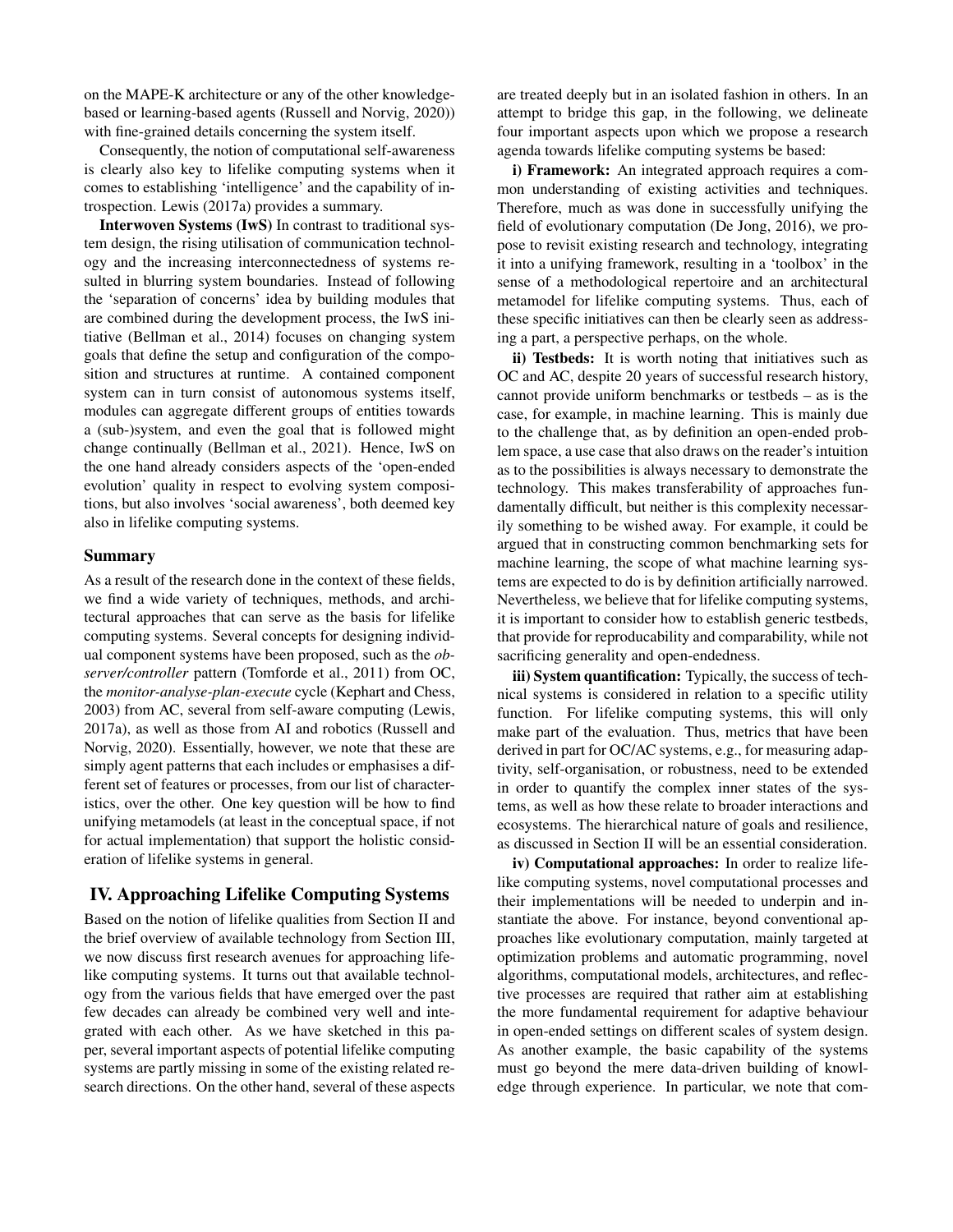putational introspection and reflection, creativity, empathy, and social intelligence are still in their infancy. Introspection, for example, involves the systematic assessment of a system's own knowledge but also an intrinsic motivation for continual self-improvement (e.g., artificial curiosity). Further, the multi-level nature of resilience is a largely unexplored area in computing. This requires a micro-macro perspective, which implies cooperation with other entities on microscopic levels, but also monitoring of emergent macroscopic behavior. Finally, the focus of interest should also be that lifelike computing systems have broad compatibility: with legacy systems; with heterogeneous approaches to problem solving; with upcoming solutions whose existence is yet unknown but which lifelike computing systems ought to be 'prepared' for from first principles; and finally, compatible with the 'socio-' side of the socio-technical systems of which they are part – with human society.

As with our list of characteristics, we do not claim this short sketch of areas of required research focus to be exhaustive. Rather, we see this as a starting point in our pursuit of a unifying research agenda.

#### V. Conclusion and Outlook

This work presents an initial step towards introducing the vision of lifelike computing systems: technological systems, of benefit to people, that are not only inspired by the living world, but are explicitly intended to replicate its qualities.

The capabilities of traditional technical systems no longer suffice to master the increasing complexity within the larger contexts they operate. Therefore, we postulated five *qualities of life* that we deem essential for future computing systems, in order to meet these heightened requirements. This set of qualities is necessarily incomplete, and the agenda of lifelike computing systems is intended not as any fundamentally new paradigm, but instead to ask the question: *'what's next?'* for adaptive, bio-inspired technical systems – and further, to ask if these initiatives can be placed within a broader unified perspective. In this paper, we sketched what such a perspective might look like, at least some of what it ought to draw on, and how we might answer these questions.

#### References

- Ashton, K. et al. (2009). That 'internet of things' thing. *RFID journal*, 22(7):97–114.
- Banzhaf, W. and McMullin, B. (2012). Artificial life. In Rozenberg, G., Bäck, T., and Kok, J. N., editors, *Handbook of Natural Computing*, pages 1805–1834. Springer.
- Bellman, K., Botev, J., Hildmann, H., Lewis, P. R., Marsh, S., Pitt, J., Scholtes, I., and Tomforde, S. (2017). Socially-sensitive systems design: Exploring social potential. *IEEE Technology and Society Magazine*, 36(3):72–80.
- Bellman, K. L., Botev, J., Diaconescu, A., Esterle, L., Gruhl, C., Landauer, C., Lewis, P. R., Nelson, P. R., Pournaras, E., Stein, A., and Tomforde, S. (2021). Self-improving system integration: Mastering continuous change. *Future Gener. Comput. Syst.*, 117:29–46.
- Bellman, K. L., Tomforde, S., and Würtz, R. P. (2014). Interwoven systems: Self-improving systems integration. In *IEEE Int. Conf. on Self-Adaptive and Self-Organizing Systems Workshops 2014*, pages 123–127.
- Bellman, R. (1978). *Artificial Intelligence: Can Computers Think?* Thomson Course Technology.
- Berger, T. (2001). Agent-based spatial models applied to agriculture: a simulation tool for technology diffusion, resource use changes and policy analysis. *Agricultural Economics*, 25(2-3):245–260.
- Boden, M. A. (2016). *AI: Its nature and future*. Oxford Univ. Press.
- Bongard, J. (2009). Biologically inspired computing. *IEEE computer*, 42(4):95–98.
- Darwin, C. (1859). *On the Origin of Species by Means of Natural Selection*. Murray, London. or the Preservation of Favored Races in the Struggle for Life.
- De Jong, K. A. (2016). *Evolutionary Computation: A Unified Approach*. MIT Press, Cambridge, MA, USA.
- Diaconescu, A., Frey, S., Muller-Schloer, C., Pitt, J., and ¨ Tomforde, S. (2016). Goal-oriented holonics for complex system (self-)integration: Concepts and case studies. In *2016 IEEE 10th International Conference on Self-Adaptive and Self-Organizing Systems (SASO)*, pages 100–109.
- Holland, J. H. (1992). Complex adaptive systems. *Daedalus*, 121(1):17–30.
- Jennings, N. R. (2000). Building Complex Software Systems: The Case for an Agent-Based Approach. *Communications of the ACM*, 44:12–23.
- Kantert, J., Edenhofer, S., Tomforde, S., Hähner, J., and Müller-Schloer, C. (2016). Normative control: Controlling open distributed systems with autonomous entities. In *Trustworthy Open Self-Organising Systems*, pages 89–126. Birkhäuser.
- Kephart, J. O. and Chess, D. M. (2003). The vision of autonomic computing. *Computer*, 36(1):41–50.
- Kounev, S., Lewis, P., Bellman, K. L., Bencomo, N., Camara, J., Diaconescu, A., Esterle, L., Geihs, K., Giese, H., Götz, S., et al. (2017). The notion of self-aware computing. In *Self-Aware Computing Systems*, pages 3–16. Springer.